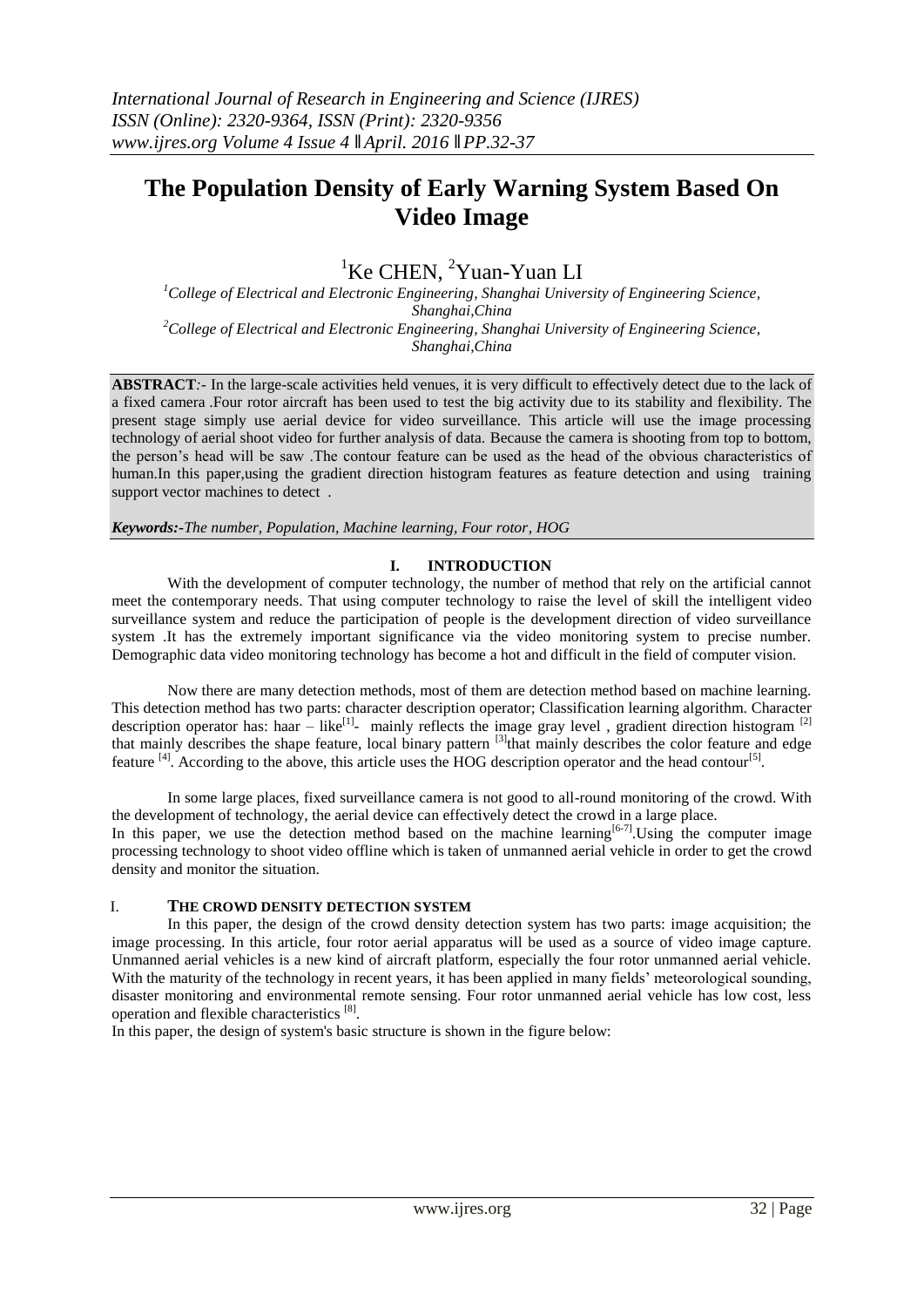

**Fig. 1 population density detection system basic structure**

## **THE IMAGE CHARACTERISTICS AND EXTRACTION METHOD**

In this paper, the design system is used to solve the problem how to count the number of the people. In order to solve the problem, choosing the pedestrian detection based on machine learning method and choosing the HOG feature and support vector machine (SVM) classification training method for counting for pedestrians. Choosing the right characteristics is the very important to improve the detection accuracy and speed. The following will introduce some related features and extraction method.

## *A. The Image Characteristics*

Image features kinds roughly is divided into three types: color features; texture feature; shape features. Color features is the basic characteristics of the image. It can represent the image of the important information. At the same time, because the color feature belongs the stability and simple calculation, the color feature is one of the most widely used features.

Texture feature represents the information of the structure of the image on the space. It is used to describe the image features such as roughness, smoothness and regularity. It is a kind of local characteristics of image.

Shape feature is a global feature of image. Most of the different objects have the different shapes, so it can distinguish between different targets.

## *B. HOG Characteristic Features And Extraction Method*

In this article, the video resources come from the aerial apparatus. The obvious features of the human body is the head contour, so shape features will be chose when choosing features.

This paper, by using gradient direction histogram feature of pedestrian detection method, it was studied by Dalal<sup>[9]</sup>.It is the similar with the local descriptor of SIFT features and it is the feature extraction method based on image edge information. HOG implementation process<sup>[10-12]</sup>: HOG feature extraction method is the one you want to detect the target or scan window:

1) Gray scale (see image as an x, y, z (gray) 3 d image).

2)The Gamma correction method is adopted to the standardization of the input image color space (normalized) .It is used to adjust the contrast of image, reduce the image local changes caused by the shadow and light and restrain the interference of noise at the same time;

3) Calculating each pixel of image gradient (including size and direction) is in order to capture the contour information, at the same time, further weaken the interference of light.

4) The image was divided into small cells;

5) Statistics of each cell of the gradient histogram (the number of different gradient), then the descriptor of each cell is formed;

6) Each of several cell make up the block, all within a block of cell feature descriptor together and get the HOG feature descriptor of the block.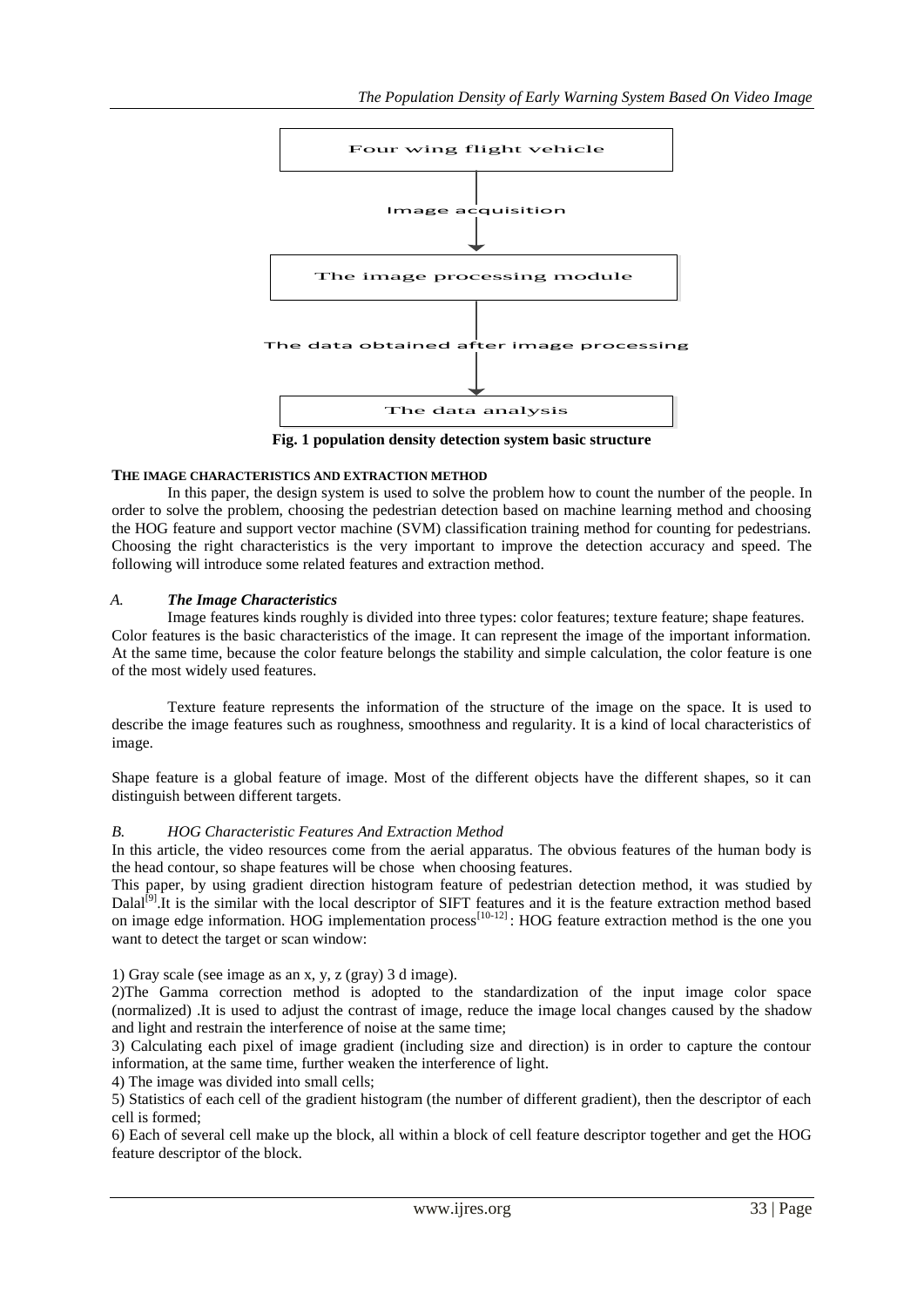7) All the images in the image block of HOG feature descriptor together can get the HOG feature descriptor of the image. This is final for the classification of feature vector.

#### **SUPPORT VECTOR MACHINE ALGORITHM**

Support vector machine (SVM) is a kind of classification algorithm. It improves the generalization ability and learning machine, minimizing empirical risk and confidence limit by seeking structured minimum. It can obtain good statistical law under the condition that the statistical sample size is less. It is a kind of second class classification basic model that is defined as the feature space interval on the maximum linear classifier. The support vector machine (SVM) learning strategies is the maximum interval, finally it can be converted into a convex quadratic programming problem to solve.

#### *A. SVM Training Process*

Selecting multiple times square polynomial kernel function. The training samples is mapped to highdimensional feature space. Using the SVM in the feature space to find optimal separating hyper plane that is formed of all kinds of features sample, on behalf of all the sample characteristics of support vector set, and them forming determine the characteristics of the categories of discriminant function..

#### *B. The SVM Decision Process*

To make role map in the feature space by be as input of discriminant function. Finally using classification decision function to reach the results that can ban divided into second class.

#### *C. The Role The Kernel Function*

Converting the input to discriminant function that is form of each sample transformation the of support vector set. Finally, we can classify the data.

#### *.* **THE REALIZATION OF THE SYSTEM**

#### *A. General Overview*

HOG feature and support vector machine (SVM) is introduced in detail above related theory and this section will introduce a HOG feature and support vector machine (SVM) based pedestrian detection algorithm. Pedestrian detection algorithms are divided into two parts: training and testing. Training is to find enough positive and negative samples to train a binary classifiers. The main task of the detection is to scan the image intensively and use the classifier to make decisions. Specific algorithm process is shown in the figure below:



**Fig. 1 Detection algorithm process**

#### *B. The training of the classifier*

When classifier is trained, sample library needs to be build. Interception of positive samples contain only the shoulder part of the pedestrian.

There're a total of 500 samples in this sample library, some samples are shown in the figure below: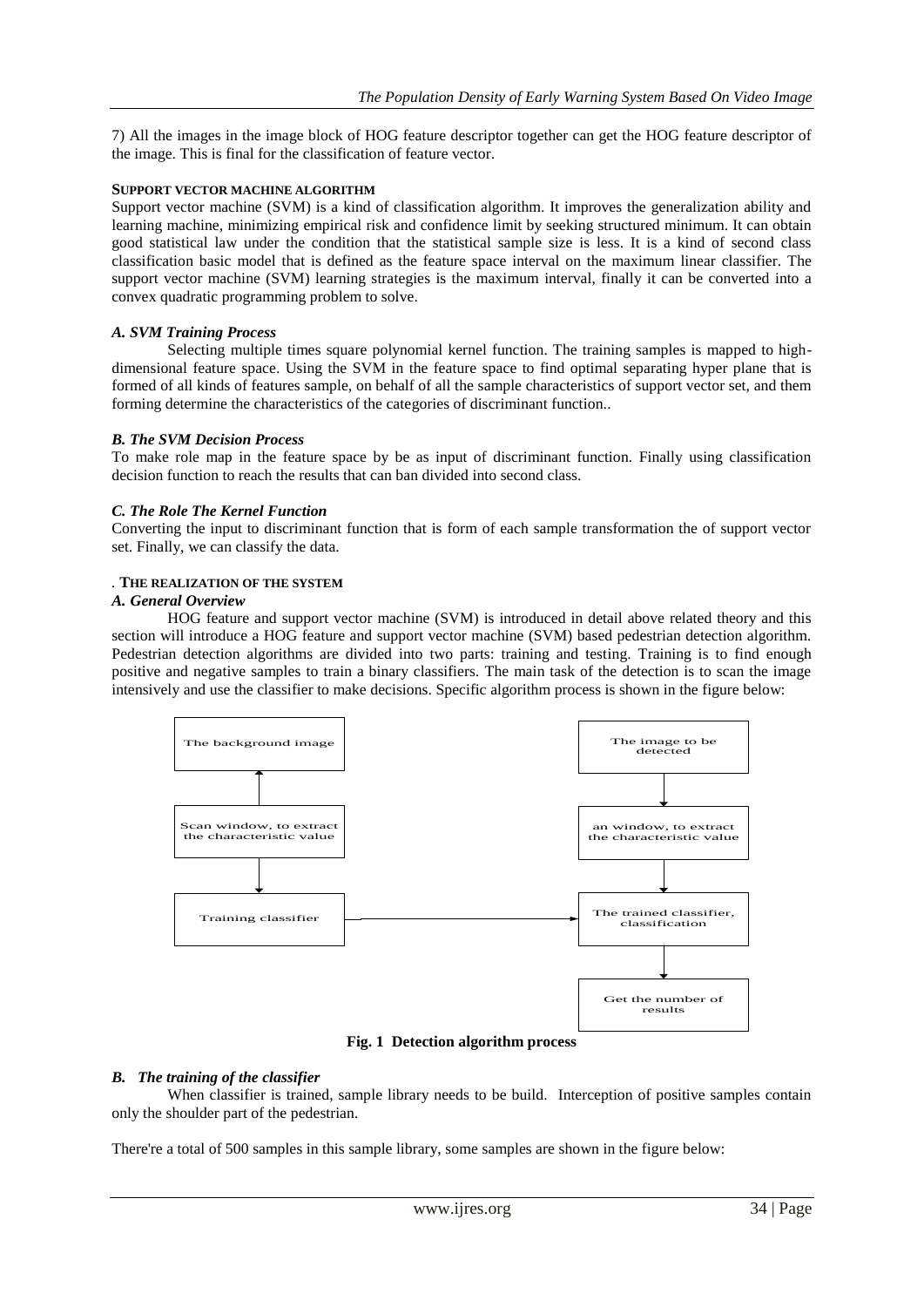

**Fig.3 Positive samples**

In this article the negative sample library of all samples mainly come from landscapes, animals, cars and pedestrians. There are a total of 500 samples, some samples as shown in the figure below:



### **Fig.4 Negative samples**

After receiving the above samples library, the following is to calculate the positive and negative samples HOG feature vectors.Using support vector machine (SVM) to get HOG feature set for training. SVM classifier training process includes two stages: the first stage is to train initial classifier. The second stage is to use the initial classifier to negative sample for inspection. Using the samples of these difficulties and the original samples trains initial classifier .The flow chart is shown in the figure below:



## *C. The experimental results*

Loading a picture in the written application and to test it, the picture is as follows: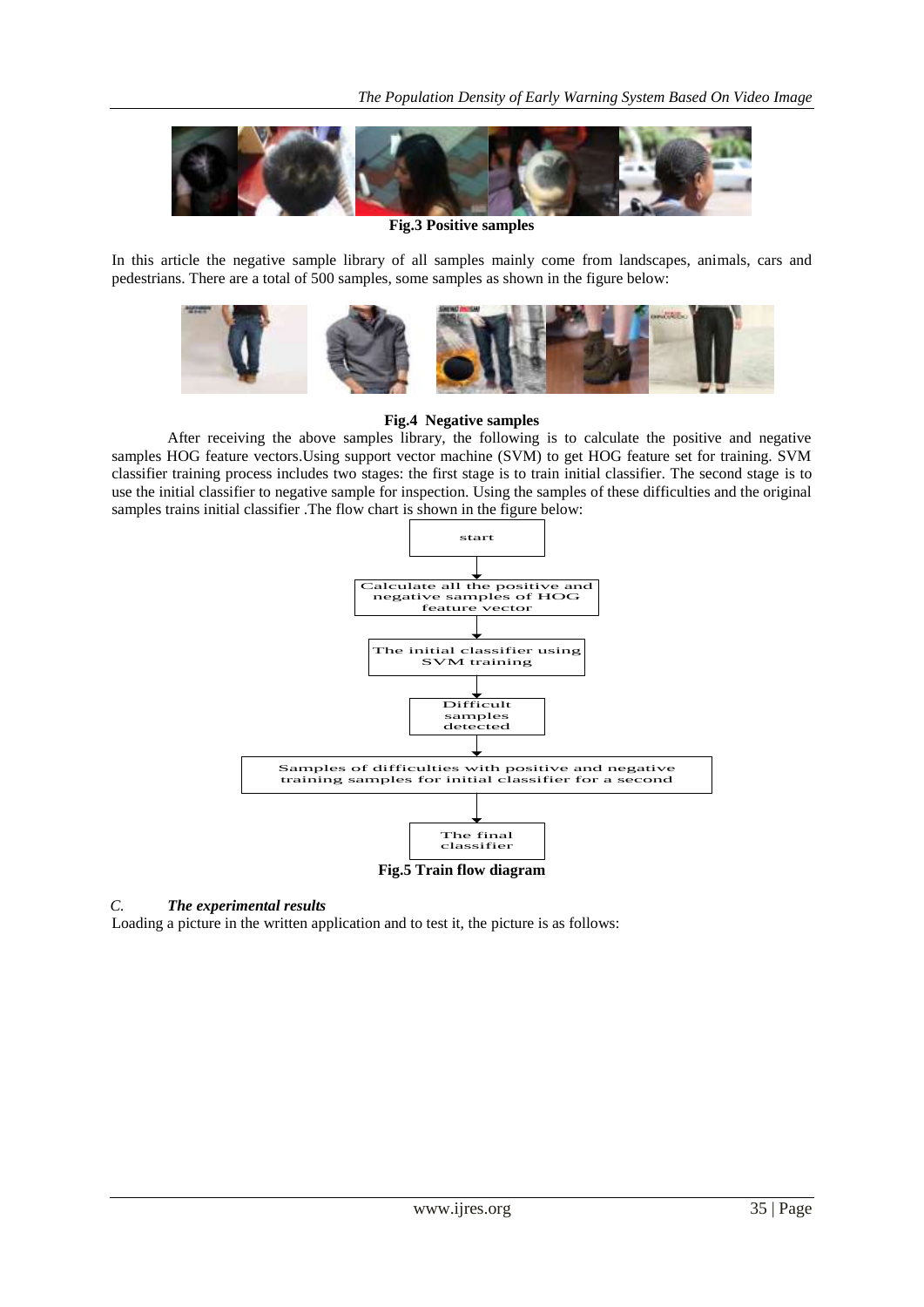

**Fig.6 Test images**

To run the program, the result is shown in the figure below:



**Fig.7 Test results**

The result the picture of the test is seven, but in fact the number of people is only six, with 86% accuracy. By analyzing the image, the reason is that the people of the bent arm is similar to circle is identified. The problem can be solved by increasing the number of samples to solve the problem.

## **II. CONCLUSION**

In this paper, HOG features is more suitable because of the video shoot by vehicle. Algorithm of support vector machine is chose due to that the algorithm has high classification efficiency. This paper introduces the number of test methods based on the HOG head contour of the human body. Using the feature extracted in the samples can train the SVM. The target image can be identified by the SVM that has been trained .The number of experiments show that this method can be taken of aerial video effectively the count of the number, there are more effective recognition effect.

## **REFERENCES**

- [1]. Viola P,Jones M J.Robust real-time face detection[J].International journal of computer vision,2004,57( 2) : 137 -154.
- [2]. Dalal N,Triggs B.Histograms of oriented gradients for human detection[C].Computer Vision and Pattern Recognition,2005.CVPR2005.IEEE Computer Society Conference on,IEEE,2005:886 -893.
- [3]. Ojala T,Pietik inen M,Harwood D.A comparative study of texture measures with classification based on featured distributions[J].Pattern recognition,1996,29( 1) : 51-59.
- [4]. Wu B,Nevatia R.Detection of multiple,partially occluded humans in a single image by bayesian combination of edgelet part detectors[C].Computer Vision,2005. ICCV 2005. Tenth IEEE International Conference on,IEEE,2005: 90-97.